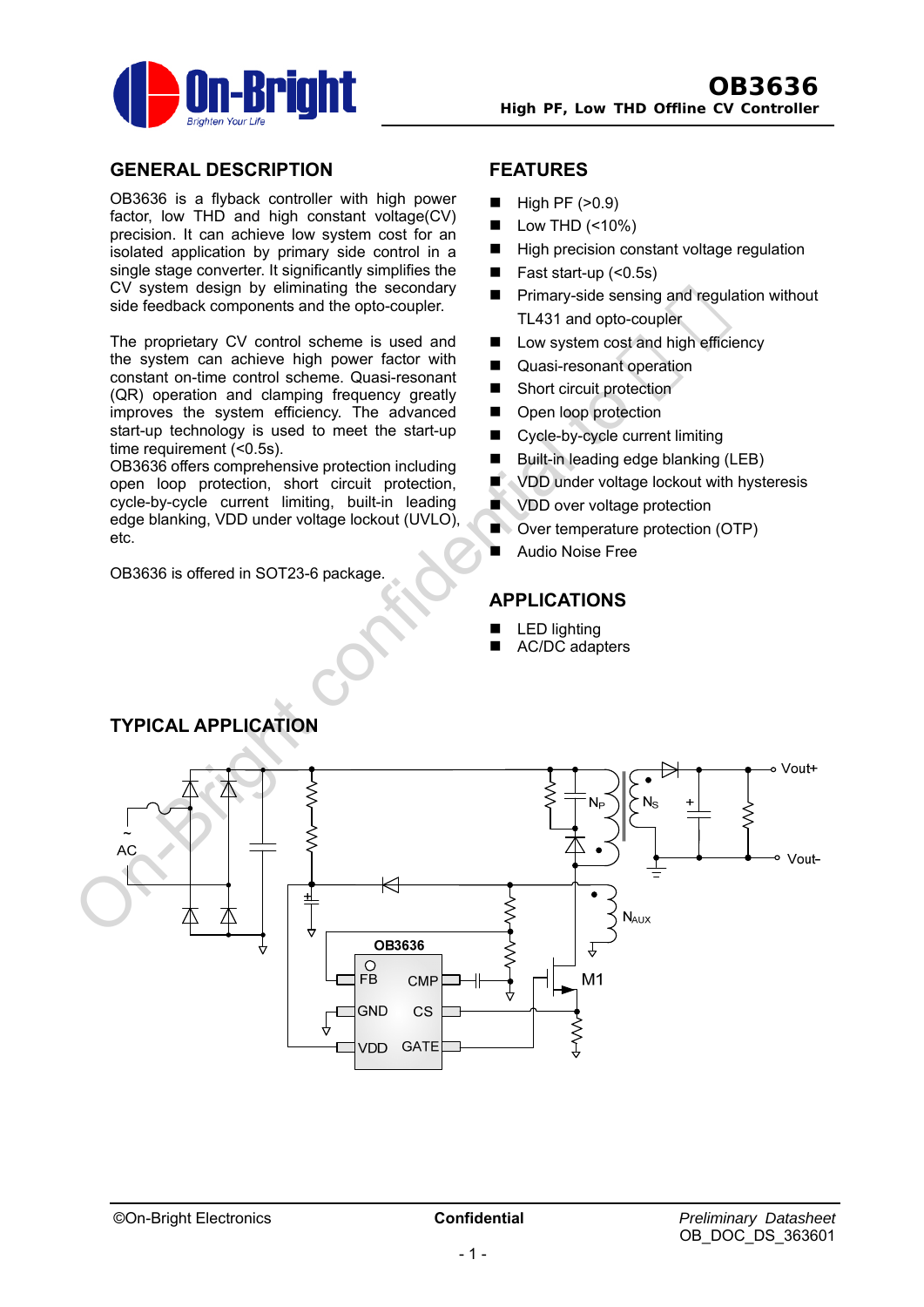

### **GENERAL INFORMATION**

### **Pin Configuration**

The pin map is shown as below for SOT23-6.



### **Ordering Information**

| <b>Part Number</b> | <b>Description</b> |                 |  |  |
|--------------------|--------------------|-----------------|--|--|
| OB3636MP           | SOT23-6.           | Halogen-free in |  |  |
|                    | T&R.               |                 |  |  |

**Note:** All Devices are offered in Halogen-free Package if not otherwise noted.

#### **Package Dissipation Rating**

| Package | $R\theta$ JA (°C/W) |
|---------|---------------------|
| SOT23-6 | 200                 |

#### **Absolute Maximum Ratings Parameter** Value VDD Voltage  $\vert$  -0.3 to 40V GATE Voltage | -0.3 to 40V CS Input Voltage | -0.3 to 7V FB Input Voltage | -0.3 to 7V CMP Voltage -0.3 to 7V Min/Max Operating Junction Temperature TJ -40 to 150 ℃ Operating Ambient Temperature  $T$ -20 to 85 ℃ Min/Max Storage Temperature T<sub>stg</sub> -55 to 150 ℃ Lead Temperature (Soldering, 10secs) 260 ℃

**Note:** Stresses beyond those listed under "absolute maximum ratings" may cause permanent damage to the device. These are stress ratings only, functional operation of the device at these or any other conditions beyond those indicated under "recommended operating conditions" is not implied. Exposure to absolute maximum-rated conditions for extended periods may affect device reliability.

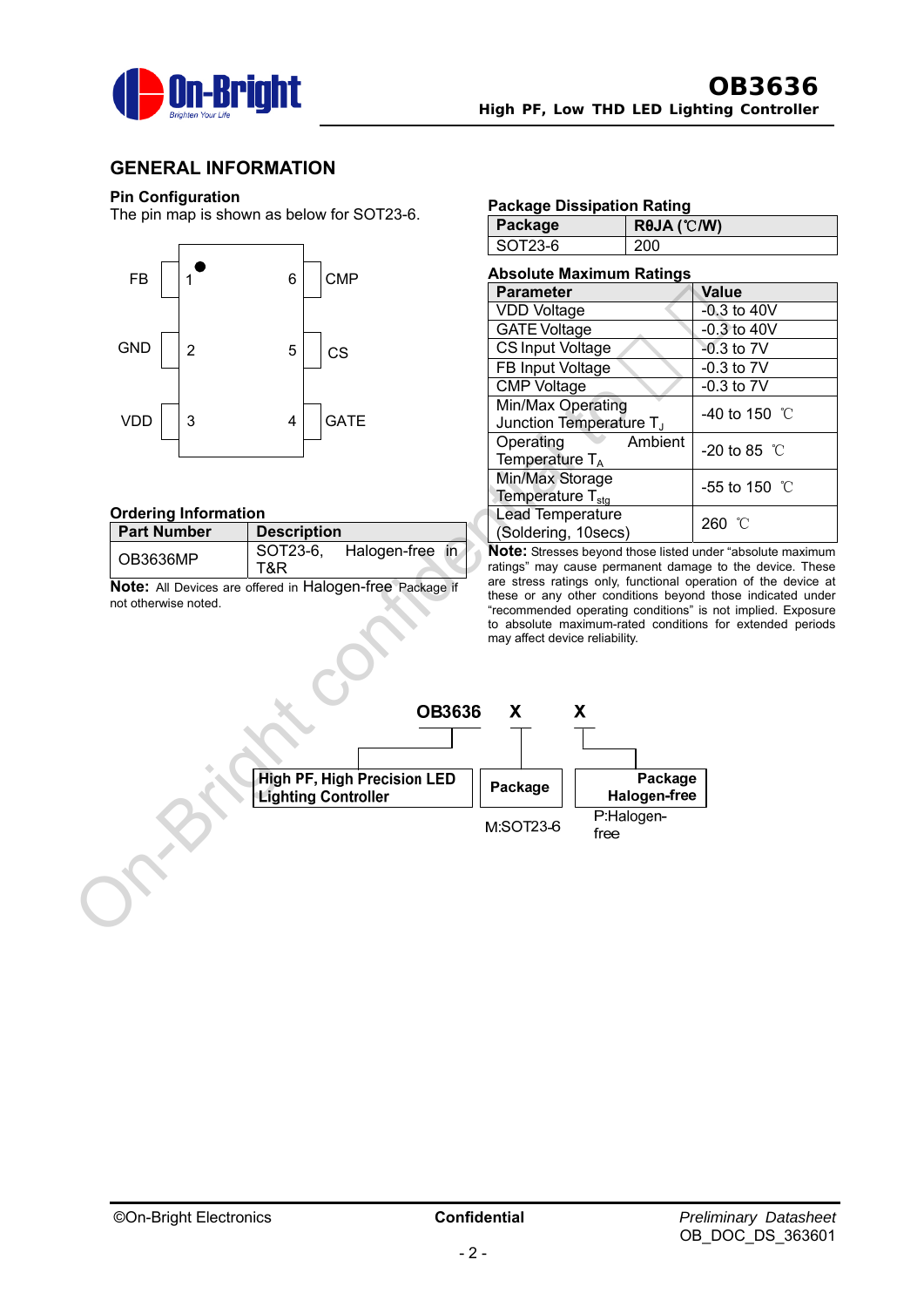

## **Marking Information**



Y:Year Code WW:Week Code(01-52) ZZZ: Lot code s: Internal code

## **TERMINAL ASSIGNMENTS**

| WW:Week Code(01-52)<br>ZZZ: Lot code<br>s: Internal code<br><b>TERMINAL ASSIGNMENTS</b> |                 |      |                                                                                                                             |  |  |  |  |  |
|-----------------------------------------------------------------------------------------|-----------------|------|-----------------------------------------------------------------------------------------------------------------------------|--|--|--|--|--|
| <b>Pin Num</b>                                                                          | <b>Pin Name</b> | $II$ | <b>Description</b>                                                                                                          |  |  |  |  |  |
| 1                                                                                       | <b>FB</b>       |      | Voltage feedback from auxiliary winding. Connected to resistor divider<br>from auxiliary winding reflecting output voltage. |  |  |  |  |  |
| $\overline{2}$                                                                          | <b>GND</b>      | P    | Power ground.                                                                                                               |  |  |  |  |  |
| 3                                                                                       | <b>VDD</b>      | P.   | Power supply.                                                                                                               |  |  |  |  |  |
| 4                                                                                       | <b>GATE</b>     | O    | Gate driver output for power MOSFET.                                                                                        |  |  |  |  |  |
| 5                                                                                       | CS              |      | Current sense input pin.                                                                                                    |  |  |  |  |  |
| 6                                                                                       | <b>CMP</b>      | O    | Loop compensation pin. A capacitor is connected between CMP and<br>GND.                                                     |  |  |  |  |  |
|                                                                                         |                 |      |                                                                                                                             |  |  |  |  |  |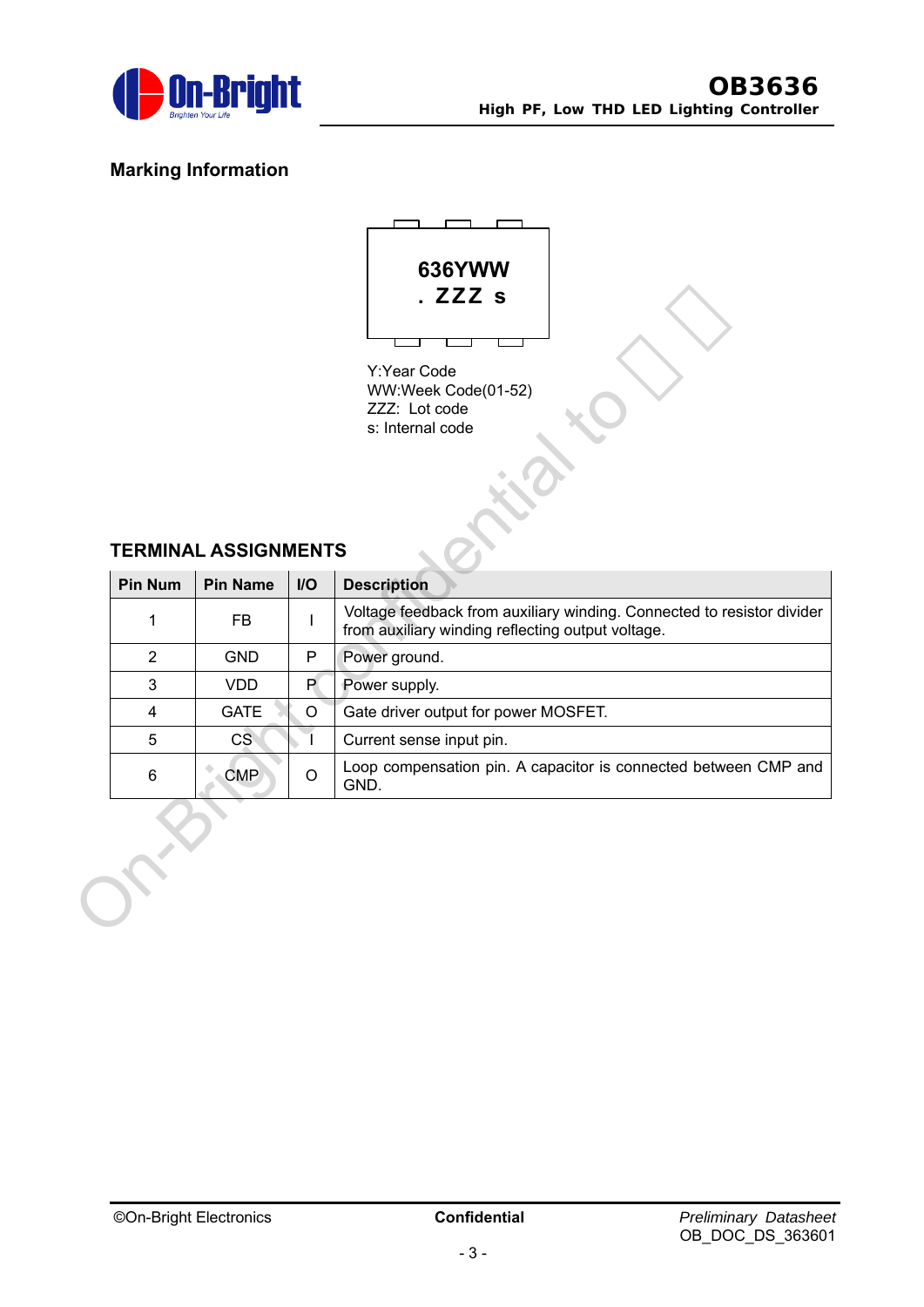

## **PACKAGE MECHANICAL DATA**

6-Pin Plastic SOT (SOT23-6)

## SOT-23-6L PACKAGE OUTLINE DIMENSIONS



| <b>Symbol</b>  | <b>Dimensions In Millimeters</b> |             | <b>Dimensions In Inches</b> |             |
|----------------|----------------------------------|-------------|-----------------------------|-------------|
|                | Min                              | <b>Max</b>  | <b>Min</b>                  | <b>Max</b>  |
| A              | 1.000                            | 1.450       | 0.039                       | 0.057       |
| A <sub>1</sub> | 0.000                            | 0.150       | 0.000                       | 0.006       |
| A2             | 0.900                            | 1.300       | 0.035                       | 0.051       |
| b              | 0.300                            | 0.500       | 0.012                       | 0.020       |
| C              | 0.080                            | 0.220       | 0.003                       | 0.009       |
| D              | 2.800                            | 3.020       | 0.110                       | 0.119       |
| E              | 1.500                            | 1.726       | 0.059                       | 0.068       |
| E1             | 2.600                            | 3.000       | 0.102                       | 0.118       |
| e              | 0.950 (BSC)                      |             | 0.037 (BSC)                 |             |
| e1             | 1.800                            | 2.000       | 0.071                       | 0.079       |
| L              | 0.300                            | 0.600       | 0.012                       | 0.024       |
| θ              | 0°                               | $8^{\circ}$ | $0^{\circ}$                 | $8^{\circ}$ |

©On-Bright Electronics **Confidential** *Preliminary Datasheet*